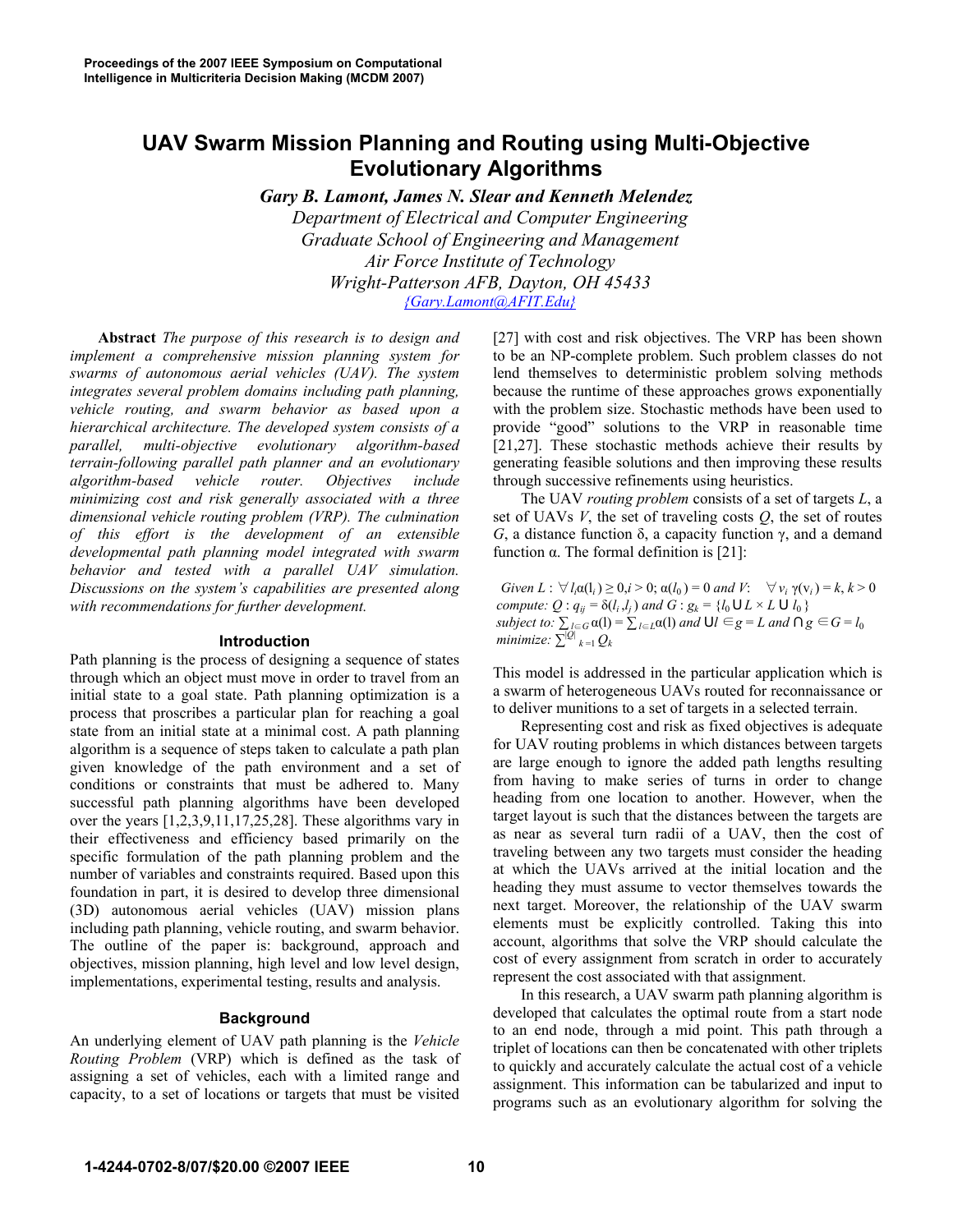VRP. For example, the Genetic Vehicle Router (GVR) [21] where "good" assignments can be made but the costs associated with these assignments are more representative of the required physical route or path. The goal is not merely to calculate the true cost of a particular assignment made by the GVR but to influence the GVR to make better assignments using the more complete cost information and thus providing proper UAV turn corridors. Swarm behavior is of course an integral element of the generic UAV mission planning system in order to generate acceptable individual UAV altitude and attitude positions and velocities.

# **Approach and Objectives**

When problems require minimization of multiple competing, cost elements, a trade-off is established between the set of competing requirements. In these instances, *multi-objective evolutionary algorithms* (MOEAs) can provide a decision maker with a variety of candidate solutions, each representing a level of optimization of one parameter with respect to another [4]. In this research, *a MOEA is developed for path planning where the objectives are cost, encompassing distance traveled and the amount of climbing a vehicle does, and risk resulting from flying through areas of threat*. The solution set contains a selection of routes such that each route has the lowest cost associated with a particular level of risk and vice versa.

 *Terrain Following* (TF) is a mode of flight in which an aircraft maintains a fixed altitude above ground level (AGL) and flies low (on the order of a few hundred feet) through an area of interest. Naturally, this type of flying involves a great deal of climbing and descending, a costly operation. The TF concept is to remain hidden from enemy air defenses. The technique to hide within rugged terrain is known as terrain masking. Terrain Masking (TM) algorithms determine a route of flight in which an aircraft can move toward a target or location of interest while remaining masked from enemy air defense radar by the surrounding terrain. Often routes calculated by TM algorithms have significant climbing and descending costs associated with them. The process of picking the best-masked routes with the least possible cost in terms of climbing and overall distance traveled is known as Terrain Following Optimization (TFO).

Thus, the research goal is to develop mission planning capabilities for UAV swarms including VR, TF, and swarm behavior. In this effort there are *three main objectives:* **1**. Develop a multi-objective evolutionary algorithm for efficient path planning **2**. Develop a parallel system that computes individual route segments for input to a GVR algorithm and **3**. Incorporate swarm behavior throughout.

The first objective concerns the development of a robust path planning algorithm for terrain following UAV missions. Since all routes have both a cost and a risk associated with them, path planning can naturally be expressed as a multiobjective minimization problem. Most often, decreasing the cost of the path, i.e. the path length and the amount of climbing required to navigate the terrain, results in increasing the risk associated with enemy air defenses. Likewise, a path

generated to avoid intersection with all enemy air defense radar systems results in increased path cost. Single objective problem formulations for path planning often use constraints such as obstacle and threat avoidance and then calculate the least-cost path available that adheres to all constraints [22]. Other single objective problem formulations treat constraints as components of the solutions fitness [28]. Problems defined in this way have weights assigned to each objective and the resulting fitness is an aggregation of component scores. The common disadvantage of these approaches is twofold. First, a risk free path may not exist or its cost may exceed the UAV capabilities. Second, paths containing an acceptable level of risk may have a substantially lower cost than a completely risk adverse path if one exists. A multi-objective approach provides a choice of routes with cost proportional to their level of risk. This empowers the decision maker to choose the acceptable level of risk and obtain the least-cost path associated with that choice.

The second objective using parallel path planning computation provides efficiency. Our associated Genetic Vehicle Routing algorithm [21,26] uses an evolutionary approach to find an optimal assignment of vehicles to targets for combat or reconnaissance missions. The algorithm uses as its set of inputs, the cost associated with traveling between any two target locations. This cost reflects only the Euclidian distance between the targets. In order to include the cost incurred by turning from one location and proceeding to another, which increases the path length, the actual cost of traveling between two locations must include the direction from which the UAV swarm approached the first target and the direction the swarm departs the second target in route to a subsequent target. The generation of optimal route triplets scales as  $O(n^3)$  compared to the  $O(n^2)$  cost of optimizing pairwise links. This limits scalability but is less costly than the exponential alternative of enumerating and calculating all possible permutations of complete route assignments. To offset some of the cost of enumerating triplets, the path planning algorithm is parallelized, solving multiple triplets concurrently. The output data from the path planner is then given as input to the GVR algorithm which has been modified to use this new data in its evaluation function. The result is an optimal assignment of UAVs to targets based on the true costs of completing the routes. Testing on this component focuses on the efficiency and scalability of the parallelization of the path planner and its ability to answer queries from the vehicle router.

Regarding the third objective for behavior evaluation, our swarm simulation model [5,10] represents a swarm of autonomous air vehicles with a set of three behaviors. The first swarm behavior is the tendency to remain together. The second behavior is a tendency to maintain a safe distance from one another. The third behavior is for the swarm members to align themselves together toward a particular direction. The swarm simulation is extended in this research to include a routing capability that guides the swarm along a route generated by the path planner and the GVR optimizer while still adhering to the three required swarm behaviors.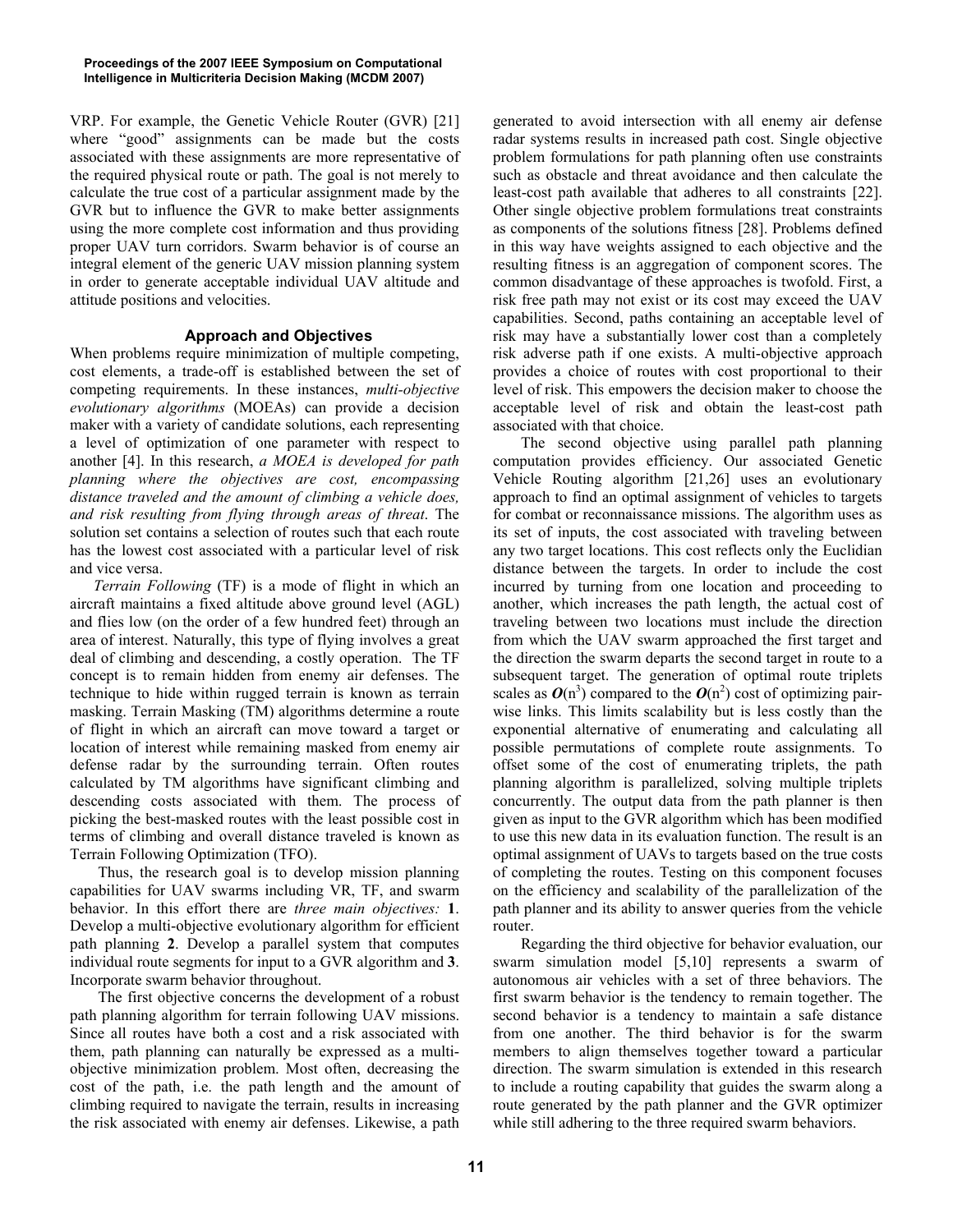# **Mission Planning and Routing**

*Mission Planning* for swarms of autonomous unmanned aerial vehicles requires an efficient assignment of vehicles or subswarms to targets, a set of efficient, feasible paths for vehicles to follow, a set of swarm behaviors that allow the swarm members to reach their targets while maintaining their collective swarm properties, and a detailed simulation of the mission to ensure objectives are met. This chapter considers historical approaches to solving these individual problems as well as a discussion of ways to unify these problem domains into a comprehensive problem statement.

*Path planning:* UAV path planning is a subset of a broader set of general path planning problems. All path planning problems and the algorithms used to solve them consist of some initial condition, objective, and a set of actions that completely connect the initial condition to the objective. However, there are many ways to specify a path planning problem. The method selected is often linked to the algorithm used to solve the problem.

Two broad categories of path planning problems and approaches dominate the research. The first category defines the problem in what is known as a *configuration space*. Problem formulations of this type involve determining the set of desired actions (torques, rotations, and other forces) needed to move a system from an initial state to a goal state. The second category of problem formulations, *trajectory spaces*, involves generating a set of feasible trajectories to move a vehicle from an initial location to a goal location.

 In this research, paths are specified in line segments with restrictions on the degree of turn to ensure the path is navigable. Further, the concept of terrain masking which was loosely developed by Mittal [13] is extended with a complete terrain masking algorithm. The algorithm determines the maximum altitude (AGL) of an aircraft at a particular point such that at or below this altitude it is out of sight of a known threat - *intervisibility*. In addition to remaining out of sight of known threats, the terrain masking algorithm seeks to minimize the vehicle's exposure to unknown threats. This principle is known as *hidability.* It calculates the number of nearby points from which a vehicle is visible at a given altitude over a given point (see Figure 1).

*Autonomous vehicles architectures: Abstract autonomous vehicles architectures* for mission planning have been proposed by Reynolds [18,19] based upon a hierarchical game model, Gat [8] based upon a hierarchical control model and Price [15,16] based upon a finite automata self-organization model. Rysdyk [30] defines a trajectory following guidance architecture. Generally, desired complex goal-oriented behaviors are defined at the top of hierarchies and are produced by aggregations of lower level behaviors generally reflecting implicit or explicit state definitions.

Reynolds "game" hierarchal framework is: *Action Selection* (strategy, goals, planning), *Steering* (path determination), *Locomotion (*animation, articulation, control). Gat's three layer robot hierarchy is: *Deliberator* (goals, planning), *Sequencer* (plan execution), *Controller* (reactive feedback

control, primitive behavior). Price's formal agent hierarchy is: *System state* (ombined plans, environmental effectors), *UAV Agent state* (archtypes, behavior determination, path), *Update local state* (reactive action, communication). Rysdyk's model is *world states, local states, vehicle states*.



**Figure 1** Principles of Hidability

 Probing the details of these suggested frameworks, one would note that they are similar as regarding plans, behaviors, and implementations. Differences exist as to behavior specifics at each level, explicit interfaces between levels and use of associated formal notations. Reynolds for example developed a complex model for 3-D autonomous animation that was implemented for video games such as Sony's Play Station. Gat's architecture was developed for individual robot movement resulting in the ATLANTIS system. Price's model was used to develop a UAV swarm simulation with extensive environment interaction.

The physical model to represent a vehicle or physical agent is usually based on a point mass model consisting of a mass, position, velocity, maximum force, maximum speed, and an orientation with possibility of turn radii and moment of inertia.. The orientation can be given as a set of N-basis vectors and is therefore suitable for both ground and air vehicles. With the point mass vehicle model, the behaviors associated with the hierarchy act directly on its vectors. The low-level control signals which generate the primitive behaviors are communicated from the desired plan behavior. Behaviors under these hierarchies can include: *seek, flee, arrival, pursuit, offset pursuit, path following, obstacle avoidance, and containment*. Seek is the pursuit of a static target. It acts to steer toward a particular position. Flee steers the agent so that its velocity is radially aligned away from a fixed location. Pursuit is like seek but the added factor that the target is moving. This behavior requires not only knowledge of the target's velocity vector, but also the capability to predict the targets future velocity. Evasion is the opposite of pursuit i.e. the character is steered away from the predicted location of the moving target. Offset pursuit steers a path to come within and maintain a fixed distance from a moving target. Arrival is the same as seek when there is a significant distance between the vehicle and the target. However, arrival slows the vehicle down as it approaches. This behavior ends with the vehicle at a zero forward velocity and a position coincident with the target.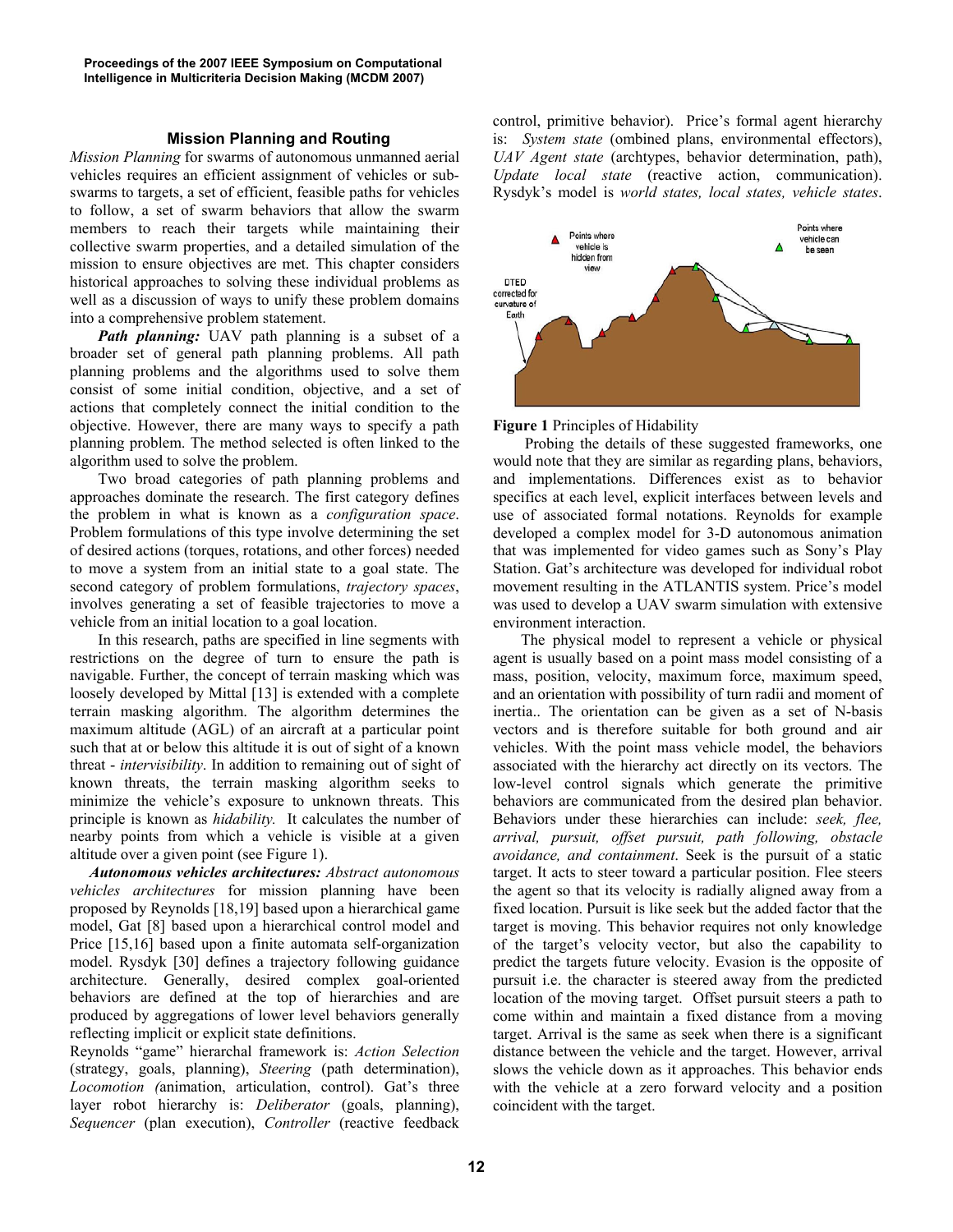This view of behavior hierarchy addresses many of the requirements for a UAV swarm in order to be able to follow feasible paths to targets. The behavior set is rich and requires a complex set of individual members to execute. As to the level of autonomous self-organized UAVs, feasible paths can be generated by path planning module offline and assigned to swarm members or agents thus relieving them of burdensome computational requirements. At the strategic level of planning, the assignment of sub-swarms to target sets can also be performed offline allowing decision makers, rather than swarm agents themselves, to better guide the behaviors of the swarm to meet the goals. Within each of the suggested frameworks, such architectural variations can be selected. This then is the complex computational framework used in our UAV mission planning and routing system [23].

Evaluating our UAV routing performance is done on the AFIT UAV Swarm Simulator, a Parallel Discrete Event Simulation (PDES). Based originally on Reynolds' Distributed Behavior Model for flocking, the simulator was developed by Kadrovach [10] based inpart on *Reynolds' Distributed Behavior Model* [18]. Corner [5,6,20] ported the model from a single-processor Windows platform to a parallel Linux-based Beowulf cluster. Slear [23] extended the model and integrated the mission planning generic framework into the current computational environment.

## **High Level Design**

The *high level system design* consists of three principal components: a parallel path planner, a vehicle router, and a simulation and visualization engine. The development of a comprehensive UAV mission planning system consists minimally of an efficient assignment of resources to targets, an effective means to create vehicle trajectories that minimizes risk to the resources and mission cost, and a behavior model that produces swarm behavior without degrading the other capabilities.

*Parallel Path Planner Objectives*: Two generic objectives are required: create an efficient and effective path planner using a MOEA, and create a flexible parallelization of the algorithm to allow for rapid generation of multiple paths for use in solving higher level optimization problems such as the *capacitated vehicle routing problem* (CVRP) [27].

The specific path planning problem model for UAVs consists of the following:

*Given a discrete operational space of size n x m units* 

*superimposed over a terrain grid*  $G \in (n-1) \times (m-1)$  *with* 

*Location set L,* where  $l_i \in n \times n \ \forall l \in L$ 

*subject to:*  $\forall p_o... p_n \in P$ ,  $\Delta\theta$   $(p_i, p_{i+1}) \leq 45^\circ$ 

*where*  $\theta$  *is the inbound heading at*  $p_i$ *determine* the least cost path  $P^*$  from all  $l_i \in L$  to all  $l_i \in L$ 

The restriction  $\Delta \theta \leq 45^\circ$ , ensures that the path remains flyable by the UAV. Based on the grid spacing of 750 meters, the UAV can safely navigate a 45-degree turn. This turn restriction can easily be modified to suit other vehicle types.

The term "cost" is a composite of individual objectives or measures of merit of a mission. In this research, five such measures of merit are defined (path, climb, terrain, detection, kill cost).

The *path* is the sum of the Euclidian distances of the route segments. *Climb* is the amount of climbing a vehicle must do in the course of flying a route in order to avoid terrain. The *Terrain* is the cost of exposure to unknown threats or the vulnerability associated with being "out in the open." *Detection* is the cost associated with being exposed to enemy detection – a function of both distance and time. *Kill cost* is the cost associated with being within the lethal range of an enemy air defense weapon – a function of range, time and the lethality of the weapon. While the problem domain of the generalized path planner has no restriction on the size of the target set *L*, the target set is limited to three targets or locations per instance, {Po, Pm, Pf}, to maintain compatibility with the problem domain of the CVRP which is solved by the router.

When a problem has five different cost functions (multiobjective), it can be solved as an aggregate function that attempts to simultaneously minimize all parameters, or it can be solved as a multi-objective problem where the output consists of a set of non-dominated solutions along the Pareto front. An end user can select one of these solutions provided they are capable of deciding the appropriate level of trade-off between two competing objectives. An output consisting of a five-dimensional Pareto front however, would likely overwhelm the decision maker by providing more questions than answers. Fortunately, the measures of merit can be grouped logically into two categories: those that describe the cost of the path in terms of time and fuel consumption, (*path*  and *climb*), and those that measure the risk of a given path (*terrain*, *detect*, and *kill*). Equations 1 and 2 define the grouping of the five problem objectives into two competing categories.

$$
\Phi_{\text{cost}} = \alpha \Phi_{\text{path}} + \beta \Phi_{\text{climb}} \tag{1}
$$

$$
\Phi_{\text{risk}} = \delta \Phi_{\text{detect}} + \lambda \Phi_{\text{kill}} + \omega \Phi_{\text{terrain}} \tag{2}
$$

where  $\{\alpha, \beta, \delta, \lambda, \omega\}$  are weighting factors associated with the relative importance of each parameter. The individual cost functions are:

 $\Phi_{\text{path}}$ **: The Euclidian distance between each point is** summed over the length of the route.

$$
\Phi_{\text{path}} = \sum_{i} f_{-0} \sqrt{(x_{i+1} - x_i)^2 + (y_{i+1} - y_i)^2}
$$
\n(3)

**ĭclimb:** The sum of positive changes in elevation from each point to the next point;

$$
\Phi_{\text{climb}} = \sum_{j=0}^{f} \Delta z (p_i, p_{i+1}) \delta
$$
\nwhere  $\delta$  is 1 if  $Z_{\text{pi+1}} > Z_{\text{pi}}$  and  $\delta$  is 0 otherwise. (4)

 $\Phi_{\text{detect}}$ : The total linear distance through which the UAV swarm flies into the effective detection ring of radar.

 $\Phi_{\text{kill}}$ : The same formulation required for the detection cost function is applied to the kill cost function. The distinction between the two is the effective kill radius of an air defense system is generally smaller than the detect radius.

 $\Phi$ <sub>terrain</sub>: While many threats are known a priori, others are not. Therefore, the UAV swarm should remain out of sight as much as possible. The terrain metric measures the number of points in the grid from which a vehicle at a particular point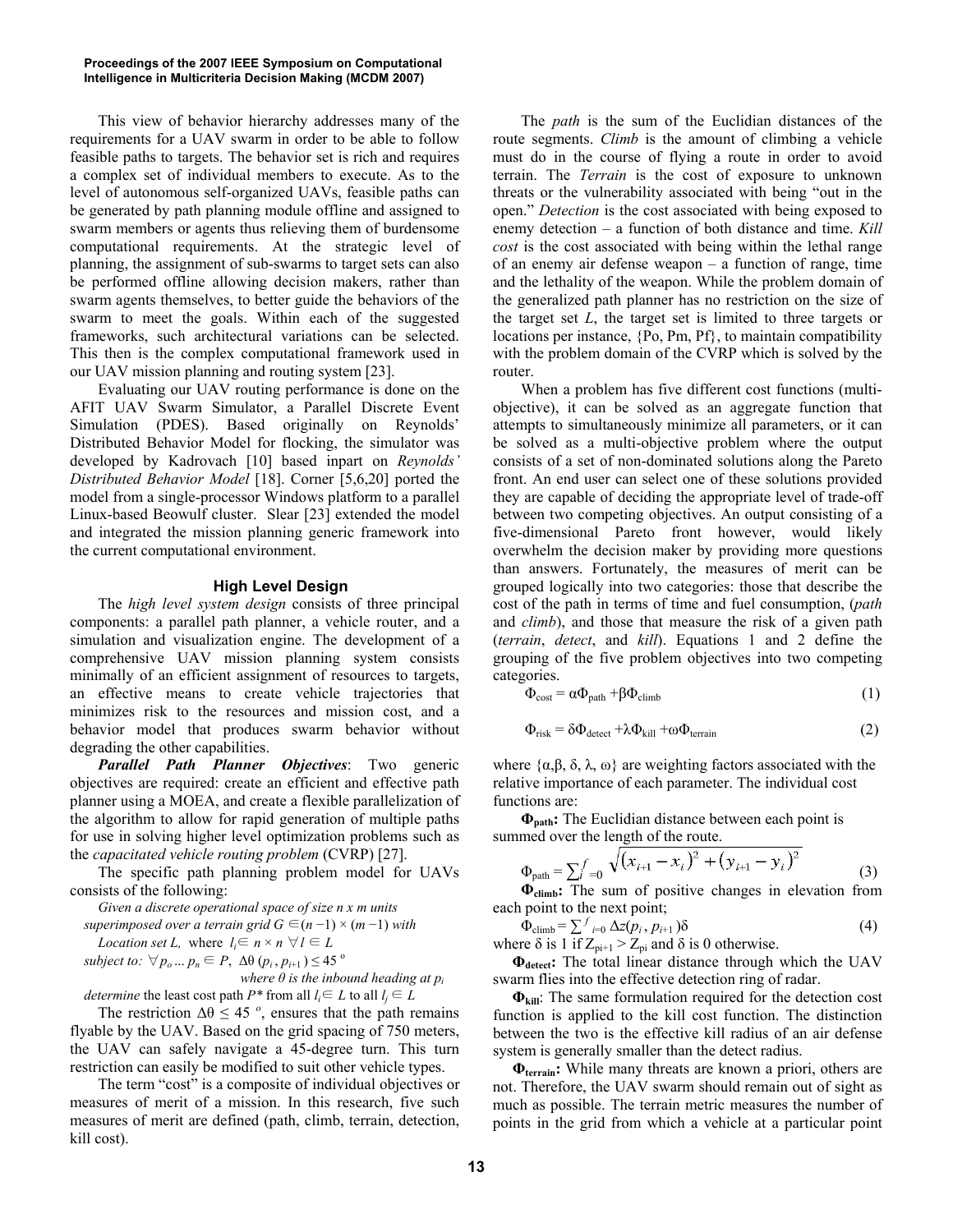can be seen. The overall terrain score is determined by summing the surrounding points from which the vehicle can be seen as it flies though each grid point along its path.

*MOEA path planner and router:* A *multi-objective genetic algorithm path planner* interfacing to the CVRP router consists of the following elements: a population of candidate solutions, a defined chromosome structure of each candidate, a set of evolutionary operators which operate on the members of the population, a pair of evaluation functions to measure fitness of the solutions, an archived set of nondominated solutions, and a defined period of evolution. The High Level View of MOEA Path Planning Algorithm is:

1: **procedure MOEA\_Planner**( $N$ ,  $g$ ,  $f_k(x)$ )

- 2: Initialize Population P of size *N*
- 3: Evaluate, Rank (by dominance), sort Population
- 4: Create archive population  $P_a$  from non-dominated members of  $P_i$
- 5: **for** i in 1 to g **do**
- 6: Select for recombination (crossover)
- 7: **for** j in 2 to *N* **do**
- 8: Statistically select mutation operator  $\Gamma_k$
- 9: Mutate member j
- 10: **end for**
- 11: evaluate Population
- 12: determine dominance rank within current population  $P_{\varphi}$
- 13: remove dominated members from P<sub>a</sub>
- 15: add globally non-dominated members from  $P_g$  to  $P_a$
- 16: **end for**
- 17: **end procedure**

The vector function  $f_k(x)$  is the set of evaluation functions. In this algorithm,  $k=2$  where  $f_l(x)$  is the cumulative cost function and  $f(x)$  is the cumulative risk function. A population size of 50 individuals is selected along with an evolutionary period of 50 generations, *g*, based upon computational reasons. No heuristic was developed to terminate the evolutionary cycle once convergence of the solution was achieved. Further experimentation is needed to study the time saving benefits associated with early termination of the algorithm.

The chromosome structure is similar to that used in [67]. A chromosome of candidate solution consists of an ordered set of points  $(x_i, y_i)$  which define a path from the starting point  $(x_0, y_0)$  to a destination point  $(x_i, y_j)$  through a midpoint  $(x_m, y_m)$ . Additional information contained at each point includes *elevation* (the MSL altitude of the point), *set clearance* (the AGL altitude of the point), and *heading* (the direction of travel from the present point to the next point).

Set clearance and altitude are used to calculate the amount of climb per descent needed to reach the next point as well as for terrain masking calculations. Heading is stored to ensure feasibility of the turns. The planner calculates the change of heading between points to ensure the turn rate is within the UAV's limits. The following diagram illustrates the chromosome structure of a candidate solution.



During *initialization*, the population of candidates is created with each member containing the start, middle, and end points. An initial check is performed to ensure that the turn around the mid point is less than 45 degrees. If it is not, a modified convex hull algorithm is used to add additional points to the route such that no turn greater than 45 degrees remains. Once the route is repaired, a number of intermediate points are randomly added to the route. The number of points added is based on the distance between the three original points. During this process, the algorithm ensures that the change of heading between each point (excluding the starting point) is less than 45 degrees.

Once the population has been initialized [23], it is evaluated using the cost functions described. In a single objective EA, a program need only maintain the current population. In a MOEA, the complete set of non-dominated points must be maintained. An approximate Pareto front archive is maintained for this purpose. To find initial approximate Pareto front points, each member of the population is compared to every other member based on the member's  $F_1$  score,  $\Phi_{\text{cost}}$  and by its  $F_2$  score,  $\Phi$ risk. The population is first sorted by  $\Phi_{\text{cost}}$ . A candidate  $\mathbf{R}_i$  is added to the approximate Pareto front if it meets the following criteria:  $\forall p \in R, \exists R_p | F_1(R_i) > F_1(R_p) \land F_2(R_i) \ge F_2(R_p)$  (5)

All non-dominated members of the population are then added to the Pareto Front Archive. The population is then sorted by rank. The rank of an individual *Ri*, reflects the number of individuals in the population that dominate *Ri*. All non-dominated members of the population are assigned a rank of zero. All members dominated by only a single solution are given a rank of one. Members dominated by two individuals are given a rank of two etc. Rank is the primary selection criterion used in the path planner. Dominance count is an alternative selection method. Dominance count is defined as the number of solutions in the population that a particular solution dominates.

A disadvantage of using dominance is that points along the ends of the front tend to evolve out of the populations while crowding occurs near the middle of the front. Rank is therefore preferable to raw dominance count because greater diversity is maintained in the population. Once the population has been evaluated and ranked, selection is performed. Like other MOEAs [3,4], the planner uses an *elitist selection* operator. The use of elitism is common in MOEAs because the elitism preserves non-dominated individuals. The top half of the rank-sorted population is selected for recombination. Pairing of individuals is done randomly. Once paired, two offspring are created. These offspring occupy the places of the members not selected.

*Crossover* is performed at the midpoint of the path. This ensures that the offspring remain feasible. During the one point crossover operation, the midpoints between two parents are exchanged. Since the underlying data structure is a linked list, the points beyond the midpoint are copied as well. The resulting offspring contain the points of one parent from the start of the path to the mid point, and the points of the second parent from the mid point to the end of the path.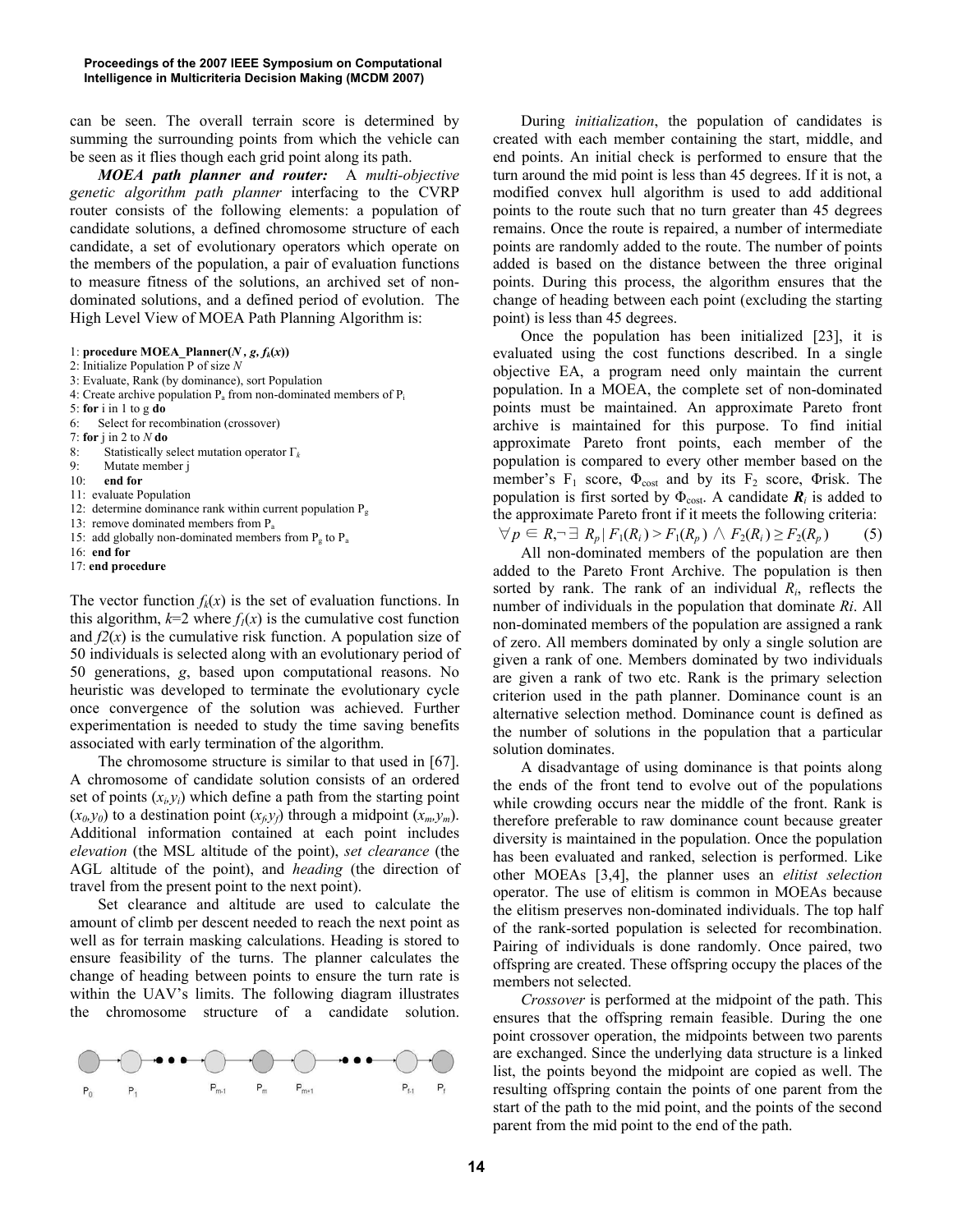Some other crossover operators considered include arithmetical, biased, multi-point, fuzzy forms, and uniform [4]. Because of the structure of the chromosome and the search landscape, the simple 1-point midpoint crossover provides the desired exploratory performance.

Once the crossover operator has been applied, the population then undergoes *mutation*. The path planner uses three distinct mutation operators which are applied with equal probability. The first mutation operator, M1 attempts to add a point between two existing points in the path. If the addition of the point results in an infeasible solution, then the repair operator is invoked to create additional navigation points. The sharper the turn created by the mutation, the more navigation points are needed to smooth the route. The repair algorithm generates a number of points proportionate to the change in heading caused by the infeasible point. For turns of just over 45 degrees, only two points are needed. For larger turns, as many as seven additional points need to be added. Therefore, when the mutation operation adds a point between two relatively nearby points, resulting in an unfeasible route, the path cannot be repaired and the operation is cancelled. Figure 2 illustrates this situation.



**Figure 2** Mutate Add Operation on 4-point Path Segment.

The second mutation operator, M2, attempts to delete a point between two points in the path. Again, if the deletion results in an infeasible path, the repair operator is called to add points which result in a smooth trajectory. Deletion operations naturally increase the distance between points. Therefore, the repair operator is usually able to add the points necessary to achieve feasibility. Nonetheless, feasibility of the repair operation is still validated and if the path cannot be repaired, the operation is undone. It is important that balance is achieved between delete and addition operations. When too few deletions occur, the resulting path has too many points and is more difficult to evolve. When too few additions occur, the path tends to have very few points and the ability of the algorithm to minimize cost and risk is diminished. Because the deletion operation results in greater success, the addition operation is used with a slightly greater probability.

The last of the mutation operators, M3, selects an arbitrary point (not one of the original three) and attempts to alter its location by a bounded, random displacement. This operator does not change the number of points in the path by itself but additional points can be added when the alteration results in an infeasible path. When the bounds of the displacement are loose, the resulting path is more likely than not to be infeasible. Additionally, loosely-bounded displacement results in a greater number of points being added due to repair. On the other hand, if the bounds of the displacement are too tight then the operator becomes nothing more than a tool for local search. Possible additional mutation operators could enlarge the search space. For example, the use of exploratory mutation operators such as Xiao's Mutate 2 [28] that deletes multiple consecutive segments and replaces them with new ones could be considered. Rubio [30] uses a mutation operator in an EA along with market-protocol algorithms for path planning. Such techniques were not incorporated due to the additional complexity and concern as to generic utility in our approach.

Again, the swarm simulator must correctly route individual members to required targets by way of required waypoints. These way points are generated a priori as part of the path planner and are designed to minimize climbing, distance, and risk.

*UAV Swarm Behavior:* The problem of directing UAV swarm behavior can be expressed as the cumulative problem of directing individual UAV behavior. The following relations mathematically define the problem domain of the swarm model: Given a swarm member  $v_i$  and the following:

A terrain region  $(X, Y)$  with an elevation  $Z = f(X, Y)$  A neighborhood vehicle set *V* A next waypoint  $w_{\text{next}} < i$ ,  $j, k >$ A current position  $s(t) = \langle \mathbf{i}, \mathbf{j}, \mathbf{k} \rangle$ A set clearance C

Create a vector  $v(t + \Delta t)$  to guide  $v_i$  toward  $w_{\text{next}}$  subject to: 1.  $z(t+\Delta t) > C + f(x t + \Delta t, y t + \Delta t)$  (6) 2.  $|s(t+\Delta t)-w_{\text{next}}| \leq |s(t)-w_{\text{next}}|$ 3.  $\forall v \in V, v \neq v_i, |s(t) - b(v_i(t))| > |s(t + \Delta t) - b(v_i(t + \Delta t))|$ where condition 1 maintains the required set clearance, condition 2 moves the vehicle toward the next steering point,

and condition 3 adjusts the separation between the member  $v_i$ 

and all neighbors in *V* toward the proper separation distance. The behavior model consists of a set of rules to achieve path-following swarm behavior in a set of modes under which the rules are applied with various weighting factors, and a neighborhood of influence which defines which members affect the behavior of a given member. Each rule results in a unit vector addition operation applied to an individual. The sum of these vectors produces the member's trajectory.

 *Neighborhood -* Just as with swarms of insects or flocks of birds, swarms of UAVs have limitations on information that can be obtained from other members of the swarm. These restrictions are generally based on the proximity of a member to other members of the swarm. In our model, we define the notion of neighborhood which is used to define the communication model as well as shape of the swarm formation. The swarm shape is a 3-D stack of diamond tessellations. Each plane or level in the stack is offset one half-step from the level directly above or below it.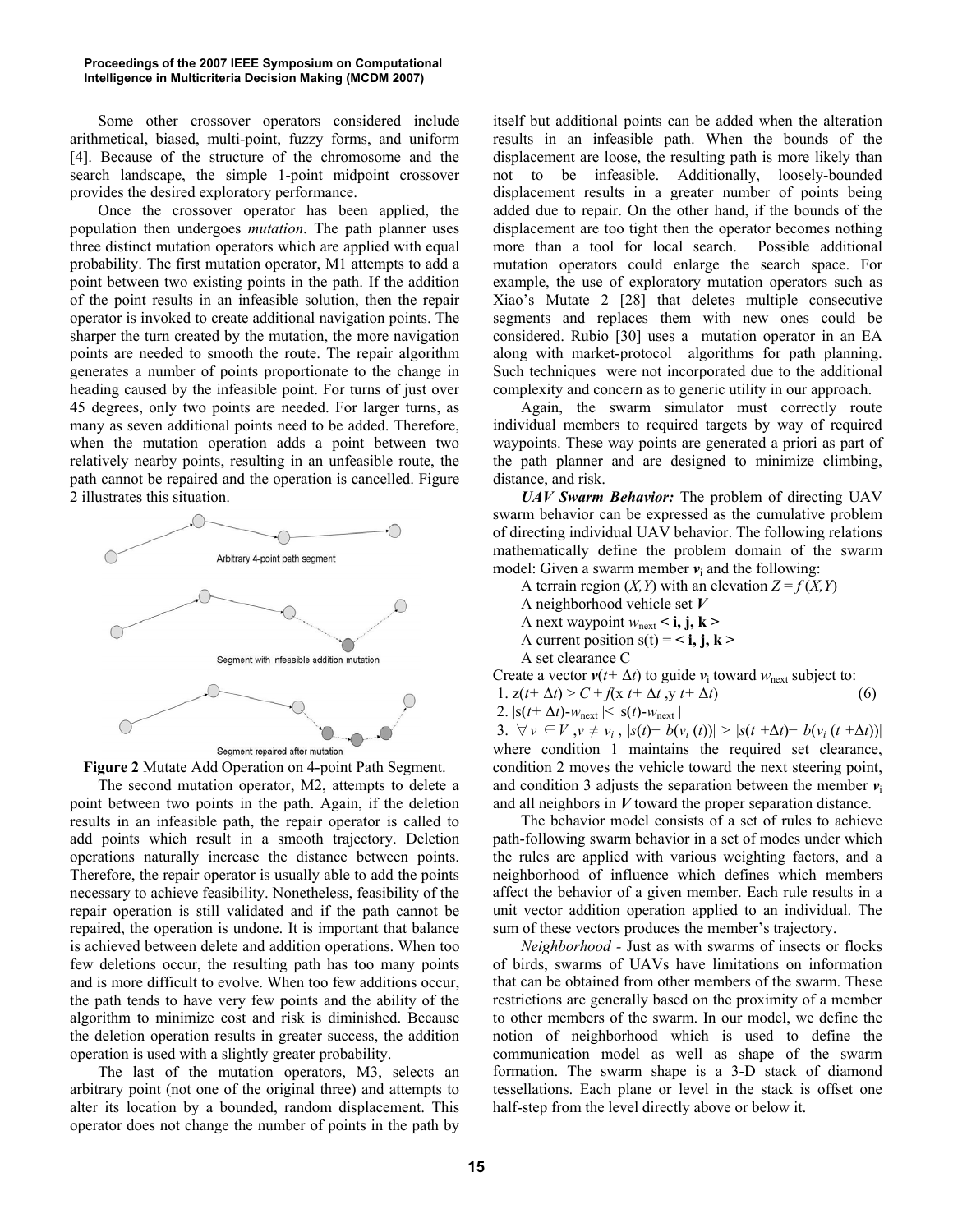The main parameter of the swarm formation is the separation *b,* representing the lateral distance between coplanar members and the distance of the co-planar neighbor directly in front and behind the member. Co-planar members 45 degrees front-left and front-right are at a distance of b divided by the square-root of 2.

Individual UAV swarms are not influenced by those behind them for two reasons. First, the lead members are first to climb in response to terrain and also reach their target and begin their turns before trailing members. Application of the cohesion rule would cause lead members to throttle back when climbing or turning to allow trailing members to catch up. Instead, catching up is achieved by trailing members applying the cohesion rule with respect to their distance from the leading vehicles. A second reason for this simplification is a reduction of the communication overhead. Restricting the neighborhood of a member to those members level with or in front of the UAV member, reduces the size of the neighborhood considerably. Table 1 defines the neighborhood of influence surrounding a given swarm member.

| <b>Table 1.</b> INCIRIIDOHIOOG OF IHGIVIGUAL UP V IHHUW |              |                      |  |  |  |
|---------------------------------------------------------|--------------|----------------------|--|--|--|
| Plane                                                   |              | Distance # Neighbors |  |  |  |
| Co-planer                                               |              |                      |  |  |  |
| Co-planar                                               | $b/\sqrt{2}$ | 2                    |  |  |  |
| Plane Above                                             | $b/\sqrt{2}$ | 3                    |  |  |  |
| <b>Plane Below</b>                                      | $b/\sqrt{2}$ | 3                    |  |  |  |
| Two Levels Up                                           | b            |                      |  |  |  |
| Two Levels Down                                         | h            |                      |  |  |  |
| <b>TOTAL</b>                                            |              | 13                   |  |  |  |

*Rules.* The behavior model consists of a set of three rules  $\mathbf{R} = \{r1, r2, r3\}$  [45]. The application of these rules result from the interaction of individual swarm members with one another and with the terrain. As defined by Kadrovach [10] and implemented by Corner [3], each swarm member can only detect and be influenced by its neighbors. The first rule creates a vector that causes a vehicle to move toward its neighbor whenever the distance to that neighbor exceeds the threshold distance value. Recall that vehicles in the lead with respect to the next target are not influenced by the cohesion rule except by their coplanar members to the left and right.

*Separation*. Also from Reynolds, this rule adds a vector to the member moving it away from a neighbor when the distance to that neighbor decreases to below the threshold value. Leading vehicles have no members in front of them and are not directly influenced by those behind them. Therefore the separation rule applies only to their left and right coplanar neighbors and their neighbor's two planes directly above and below them. This rule replaces a more general alignment rule [3,10,18].

*Modes.* The simulation progresses under two primary modes: warp and synchronization. During warp mode, communication among swarm members is suspended. Individual members continue on their path at their current heading. When small changes in individual trajectories are needed to avoid terrain, the other members are not notified.

An individual member simply adjusts its trajectory as needed. During synchronization mode, members determine their neighborhoods and adjust their trajectories according to rules 1 and 2. The simulation enters synchronization mode under two conditions: a) whenever a member alters its angular velocity by an amount greater than  $\pi/8$  degrees, and b) at scheduled fixed time intervals. The later condition is required to prevent drift in the swarm which would occur if minor changes in trajectory are extrapolated over long periods of time. During warp mode, the members apply only rule 3 which accounts for climbing and descending. Under synchronization mode, the swarm applies rules 1 and 2 with a weight of 20% and it applies rule 3 with a weight of 30%. This weighting was established empirically for maintaining swarm characteristics while achieving the target seeking behavior.

*Communication Model.* The simulation is built on the SPEEDES time-warp framework [24]. Agent message traffic is restricted to neighbors and to the central simulation engine. This allows for true scalability of the UAV swarm model.

Since the entire swarm embarks on the mission from a single location, a swarm split must be performed as subswarms go out in search of their individual targets. In order to minimize maneuvering and communication required for a split operation, the swarm uses a train or sausage link model in its original formation. Upon reaching a designated split point, the leading section of the swarm becomes a sub-swarm and turns towards its next target. The remainder of the swarm turns toward its next target. The split is done along the length of the swarm like a section of railroad cars being removed from the track. This method has the advantages of maintaining the shape of the sub-swarm and reducing the swarm's temporal footprint. Once a swarm has split, there is no join operation defined. At the end of the mission, all swarms return to their embarkation point. Due to varying target assignments, the sub-swarms return home separately.

*System level design goals and integration:* The system's data flow begins with creation of a target set, terrain field, threat lay-down, set clearance, and number of available swarm vehicles. The terrain masking algorithm is given the terrain elevation data, location and range of threats, and the set clearance or above ground altitude at which the vehicles fly. The threat lay-down is superimposed over the terrain grid and grid areas considered to be within the effective detection and kill ranges of the threat are identified. The algorithm then calculates the line of sight visibility of each grid space within the effective range. An individual grid space is eliminated from the effective range of the threat when a terrain barrier lies between the grid space and the threat such that a line drawn from the threat radar to the grid point intersects the terrain boundary thus obscuring the grid space from sight of the radar.

The set clearance of the UAV is added to the elevation of the grid space to account for the vehicles height above the ground. The updated threat range data is then stored for use by the path planner. Once the terrain has been preprocessed, the vehicle router optimizes the assignment of vehicles to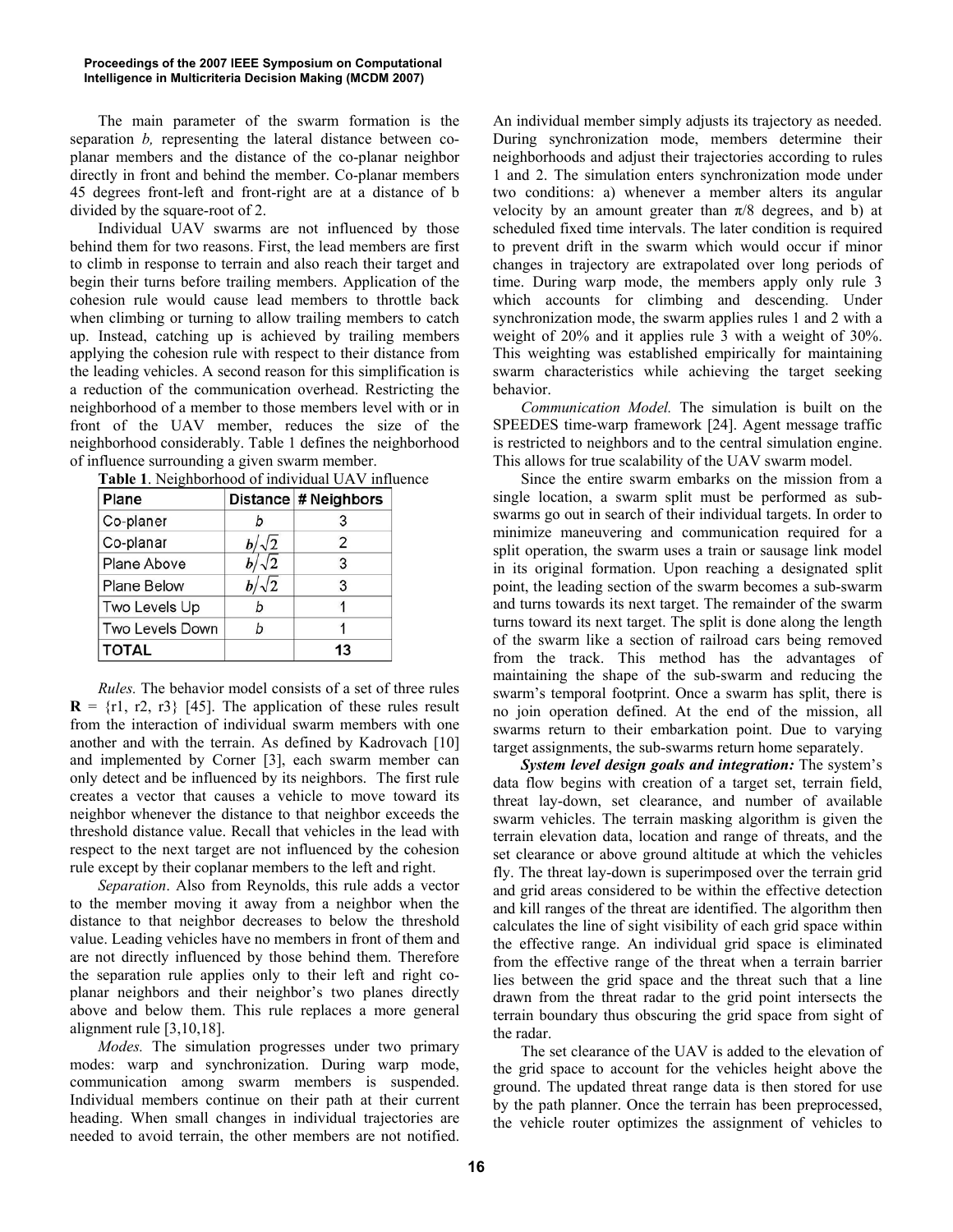targets. To accomplish this, the router needs to know the complete cost associated with a particular route. The router produces a set of candidate solutions and invokes the parallel path planner to provide complete, feasible paths for each route. The router's genetic algorithm finds the lowest cost vehicle assignment for the mission, and retrieves the complete set of waypoints for each vehicle or sub-swarm. This complete set of paths is then fed to the parallel swarm simulator which then simulates the mission and produces a visualization of the swarm flying its mission. Figure 3 illustrates the dataflow design of the integrated system.







The path planner produces a solution to the problem of minimizing the risk and cost associated with moving a vehicle from one location to another by way of an intermediate point. The input to the algorithm therefore, is a triple {*Pi, Pm, Pf*}. The output contains the set of waypoints between *Pi* and *Pm* and between *Pm* and *Pf*. This output forms a single segment of a solution to the larger vehicle routing problem which contains multiple targets and multiple vehicles. The router creates permutations of locations representing an ordered set of assignments to a set of vehicles. These permutations require sets of the triples described. The generation of these triplets is time consuming and the number of possible *3* triplets each grows at a rate of  $O(n)$  with the number of locations *n*. This growth rate is mitigated by three methods. First, the path planner is parallelized so that several paths can be generated at once. Next, the router uses a simple set of heuristics to request paths before they are needed. Finally, links which have already been calculated are cached for later reuse.

# **Low Level Design and Implementation**

The *path planner* is implemented using an objectoriented (OO) approach and is written in C++. The path planner has a naturally hierarchical structure. For example, a population consists of a set of paths, and a path consists of a set of points. This structure lends itself to object encapsulation. Methods are defined that act on objects at various levels of abstraction. Where the approach used differs from the traditional OO approach is in the area of information

hiding. Typically an OO design defines strict controls on the access to an object's data members. Specific methods to access or alter an object are used to govern the range within data must be assigned and to control which objects are authorized to act on other objects. Details of the design can be found in [23] which has as the major goal of the system integration effort, modularity (population, path object, evaluation functions, …). The complexity of the various modules is polynomial.

# **Swarm Simulation Experiments**

The AFIT parallel swarm simulation uses SPEEDES which is an open-source parallel discrete simulation framework developed in C++. Its primary purpose is to allow users to develop small and large optimistic time-managed simulations [24]. Parallelization of the simulation allows for simultaneous processing of events. Optimistic processing of events enhances performance by allowing some events to be processed out of order. Out of order execution avoids delaying received events scheduled at a future time, while waiting on the receipt of all events from earlier times.

In the first experiment to minimize climbing, an artificial terrain field is created with a geometrically simple shape. The planner optimizes a route to the target by minimizing the climbing associated with the created path. Like all paths solved by the planner, this scenario consists of start, middle, and end locations. In between the straight-line path connecting the points are two large areas of high terrain which the planner must avoid. No threats are used in this experiment. Further, the weight associated with climb cost is maximized and the weight associated with distance is minimized to demonstrate the satisfaction of this single objective.

In illustrating tradeoffs between cost and risk experiment, a real-world route is planned over Nevada in the vicinity of Nellis Air Force Base. The path planner minimizes the cost of the route by minimizing distance, the amount of climbing associated with navigating the route, and the risk of the route Hideability, the degree to which vehicles remain out of site of potential unknown threats, is used as the optimization criterion. Figure 4 shows the three-point route for the planner to solve overlayed on a visualized *Digital Terrain Elevation Data* (DTED) field.





Three point route on DTED field Least cost and least risk route **Figure 4** 3D Route planning in vicinity of Nellis AFB

This experiment compares the effectiveness of the path planner with a modified TFO algorithm. Three-element target packages are created along with a grid of real world terrain and a realistic threat lay down. The planner is run in single-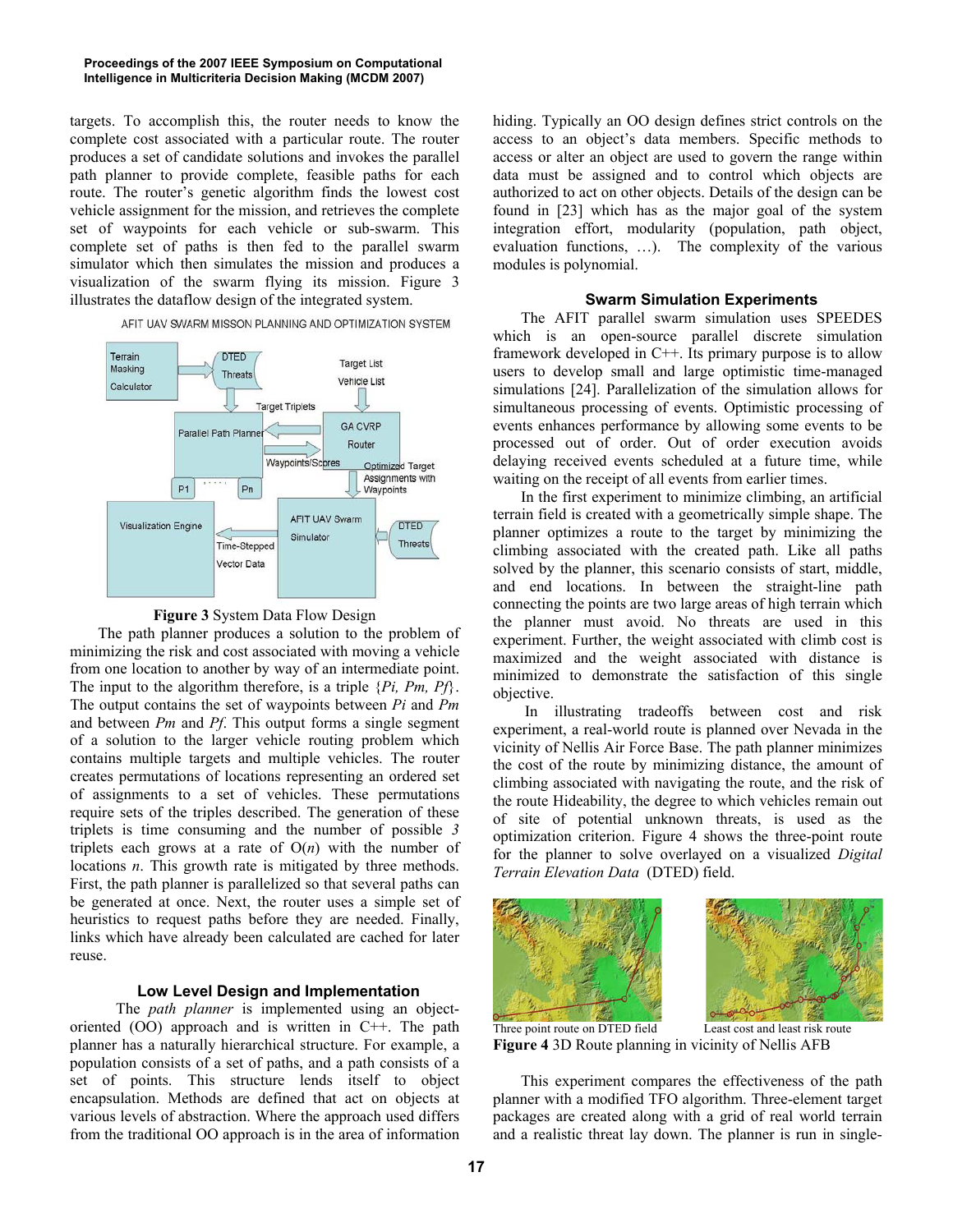objective mode and its solution is scored and recorded. The TFO is run and the output is passed into the evaluation function of the planner. The cost results are then compared.

There are two general uses for the path planner. As a stand alone unit, the path planner is multi-objective, i.e. it provides decision makers with a range of solutions to a particular problem instance. The second use is to generate link solutions to the larger capacitated vehicle routing problem (CVRP).

To *measure the efficiency of the parallel path planner,* the runtime of the serial version is compared with multipleinstance parallel runs of the algorithm. With this information, the scalability and speed-up of the algorithm is determined. The problem instance is suitable for this experiment because the route covers a wide range of the problem space,. Also, the the repair function due sharp turn is tested, and the solution is overlaid on a varied, real-world terrain space where Terrain Following Missions are flown. The configuration of the test sets conducted on AFIT's Beowulf clusters consist of 1 to 16 processors and 1 to 1024 problems in intervals of powers of two. Each test is run 30 times for statistical analysis.

Modifications to the router only affected the data used by the routing algorithm. Naturally, scores from the path planner differ greatly from the static point-to-point scores originally used by the router. Experimentation in this area focus only on the ability of router to: successfully invoke the planner, make use of the planner's path scores, and complete its genetic routing algorithm.

In the previous version of the swarm model, a 2-D swarm was placed into a uniform terrain region with targets or points of interest. The model demonstrated limited capability to find targets while conforming to the swarming rules [23]. A suite of experiments is developed to test the effects of the additional model capabilities on the swarm model. Table 2 illustrates the behavior enhancements of as they relate to the previous model. Testing focuses on adherence to the swarm rules as defined and the scalability of the enhanced model. The three major behavior enhancements are tested independently and collectively.

| Model    | Swarm<br>Dimension | Attraction<br>Rule | Repulsion<br>Rule | l Path<br>Following | Terrain<br>Following |
|----------|--------------------|--------------------|-------------------|---------------------|----------------------|
| Previous | $2-D$              | Yes                | Yes               | No                  | No                   |
| New      | $2-D$ and $3-D$    | Yes.               | Yes               | Yes                 | Yes.                 |

**Table 2** Swarm Model Behavior Enhancements

Specific actions taken by the vehicles to reach targets, often conflict with the swarming behavior rules. These experiments test the ability of the swarm to maintain its physical integrity while reaching all assigned targets in the route. Each experiment uses a common set of information to determine the adherence to the swarm rules.

*Neighborhood*: A neighborhood is calculated for each swarm member at each time step in the simulation output. Each neighbor has a required separation parameter based on its position relative to the central UAV as defined in the parameter file.

To separate consequential rules violations from minor ones, a threshold violation level is set at 20% of the separation parameter. Rules violations in this experiment are then determined by instances when a vehicle's separation from any of its neighbors differs from its required distance by  $\pm 20\%$ . Note that various swarm splitting is required for sub-swarms to follow each CVRP route.

In order to observe the effect of the path-following behavior on the swarm's cohesiveness, metrics are required. From the simulation data, the average neighborhood size is calculated over time. Deterioration of neighborhood size is indicative of the swarm spreading out beyond its intended range.

For the first experiment, the simulation is executed over flat terrain with only a single vertical layer. This configuration allows for isolation of the effects of path following from other model enhancements. For each time t in the simulation, the average neighborhood size is calculated using:

*Ave.N.Size* (t) =  $\sum_{t=0}^{f} |n|$  / #UAVs *at time t* (7) Another measure of compliance is the degree to which rules are violated. To measure the degree of violation, the absolute value of each UAVs violation in meters is calculated at various time steps in the simulation. Equation 7 quantifies the magnitude of rules violations for UAV i at time t:

 $\sum_{j=1}^{n}$  |*vectdiff (i,j) –req.separation (i,j)*| */* n (8) where *vectdiff(i,j)* is the separation vector between the *i* and *j* UAVs and *req.separation* is the position-dependent separation distance required by the model's rules.

Various experiments are executed to evaluate the impact of cost and risk minimization along with terrain following employing the indicated metrics. Swarm behavior such as synchronization, rule adherence, cohesiveness, sub-swarm shape with terrain following are analyzed over the 3D layered UAV model. Parallel scalability evaluation was addressed via a speedup factor with configurations consisted of 4, 8 and 16 processors simulating 40, 80, 160, 320, and 640 UAVs.

#### **Results and Analysis**

To test the planner's ability to minimize climbing, an artificial terrain field is created with a geometrically simple shape. In this case, the planner-generated route avoids the high terrain to eliminate climbing. The planner is run in multiobjective mode and the least cost and least risk solutions are captured and visualized. Figure 4 also shows the optimized route for cost and risk minimization.

The route in Figure 4 was scored according to the fitness functions. Its component scores are given in Table 3. Figure 5 shows a visualization of the lowest risk score. These two solutions represent the two extremes of the Pareto front. To compare the planner to the terrain following optimizer, this experiment analyzes the effectiveness of the path planner with modified TFO algorithm. This experiment was performed by running the problem instance Nellis Route 1 on the path planner and comparing the results with TFO's solution. It should be noted that TFO was not able to solve the problem directly. Due to algorithmic constraints of TFO's tree search,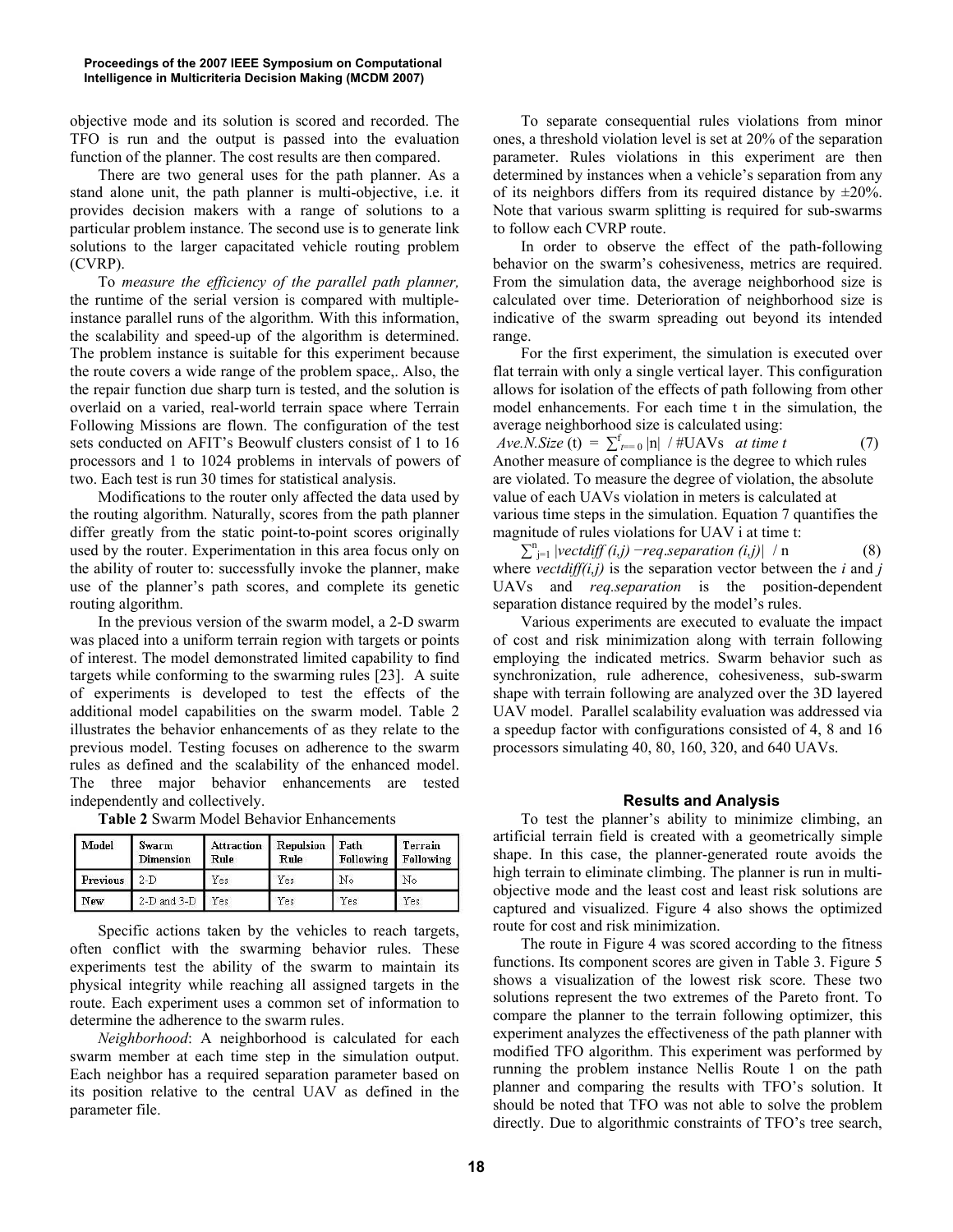a maximum of 20nm are allowed between targets. As a result, intermediate points had to be inserted between the targets before the route could be optimized. An additional limitation of TFO is that it optimizes paths between targets but does not optimize connections between targets. Therefore, TFO does not allow more than 45 degrees of heading change between consecutive major waypoints. The parallel path planner has neither of these constraints. Figure 5 depicts the TFO solution to the problem instance Nellis Route 1.



**Figure 5** Lowest risk and TFO 3D routes over Nellis AFB

**Table 3** Fitness Component Scores - Nellis Route

| Route    | Path Length | <b>Climb Cost</b> | Hideability |  |
|----------|-------------|-------------------|-------------|--|
| Low Cost | 94289       | 10522             | 14774       |  |
| Low Risk | 93857       | 12444             | 17904       |  |

Several inferences can be made from inspection of Figure 5. First, TFO's approach to minimizing climbing involves seeking the lowest point possible. Inspection of the path between shows that higher terrain was avoided whenever possible. This contrasts with the parallel path planner's approach which focused on minimizing the total amount of climbing. While TFO would avoid high terrain at any cost, the parallel path planner allows for high terrain so long as the cost of moving into the terrain is offset by reduced climbing and descending within the terrain. Table 5 compares the fitness evaluation of the TFO solution with the low cost and low risk Pareto front points of the parallel path planner.

**Table 5** Nellis Route Evaluations

| Path            | Path Length(m) |       | Climb Cost   Hideability |
|-----------------|----------------|-------|--------------------------|
| Low Cost        | 94289          | 8655  | 15696                    |
| <b>Low Risk</b> | 93887          | 10272 | 14671                    |
| TFO.            | 110931         | 11460 | 21758                    |

Table 5 shows that both solutions of the parallel path planner had lower risk routes with shorter path lengths. The planner's low cost route found a lower climb cost while the TFO found a lower climb cost than the low risk route. While the two programs have a different approach to minimizing climbing, it should be noted that the hideability algorithm and its input data are identical in both programs. Figure 5 also reveals a weakness in TFO's application of the restriction on heading change. Recall that consecutive target inputs in TFO must not result in a change in heading greater than 45 degrees. In the problem tested, as each segment was optimized

independently, the resulting solution contains a heading change greater than 90 degrees. The MOEA resulting Pareto front for the same problem instance is given in Figure 6 providing multi-objective tradeoffs to the decision maker.





 The efficiency of the parallel path planner experiments reveal near linear speed-up. This is due to the independence of the nodes, and low communications overhead. Runtimes varied from one job on one processor of 0.2 seconds to 123.3 seconds for 1024 jobs on one processor to 8.5 seconds for 1024 jobs on 16 processors. It is clear that the parallelization of the path planner results in near linear speedup with each increase in the number of processors. This result is not unexpected as the parallel decomposition strategy has very low overhead. It should be noted however, that the load balancing scheme and the use of multiple non-blocking receives contributed to the speedup. In the absence of effective load balancing and non-blocking communication, the speedup would be reduced even with low-overhead parallel problem decomposition.

Evaluating the expanded and improved parallel swarm simulator was also a critical element in the development of the UAV mission planning system [23]. Most insight as to the performance of the UAV mission planner was achieved with the parallel simulation as well as feedback to improve planning and routing effectiveness [29].

# **Conclusion and Future Research**

A multi-objective evolutionary algorithm is developed for efficient path planning. Also, an efficient parallel computation system is developed that computes individual segments for use in the GVR routing algorithm. The parallel swarm simulator is improved by incorporating path-following capabilities with existing swarm behavior and measuring the effects of these capabilities on swarm characteristics. Additional efforts include exploring larger-sized areas for terrain and threat avoidance. Another promising technique is to increase the search space through the use of "migrant" population members. Originally developed for use in the Island model [26], migrant members are randomly initialized solutions added to the population at various epochs of the evolutionary cycle. Modifications to the path planner should allow either validation that time on target constraints can be met or that adjustments in the vehicle speed can be evolved along path segments. The addition of more population